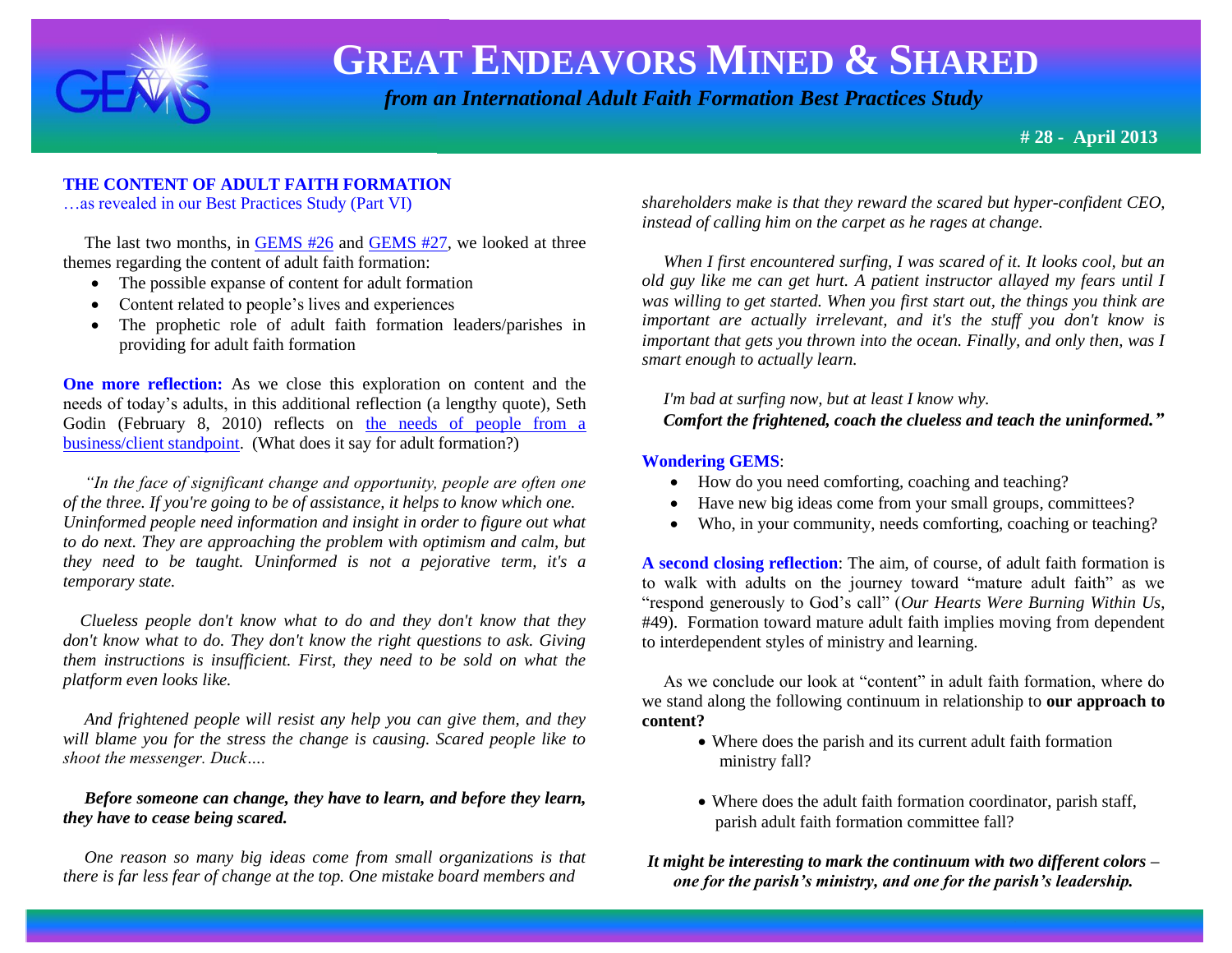| HOW WE SEE/APPROACH THE "CONTENT" of ADULT FAITH FORMATION                                                                                                   |                                                                                                                                                      |  |  |  |  |
|--------------------------------------------------------------------------------------------------------------------------------------------------------------|------------------------------------------------------------------------------------------------------------------------------------------------------|--|--|--|--|
| "Sacred vs. Profane"                                                                                                                                         | "Religion as a quality of all experiences"                                                                                                           |  |  |  |  |
| Restricted in scope to theological, scriptural, liturgical issues                                                                                            | All topics are seen as having religious implications; all experiences are touched<br>by the sacred; a wholistic approach                             |  |  |  |  |
| Content determined by the facilitator/parish according to the perceived<br>needs of the learners                                                             | Content is determined by the life tasks, interests, and educational needs of the<br>learner in dialogue with the facilitator and the faith community |  |  |  |  |
| Content is presented according to the logic of the subject matter                                                                                            | Content presentation involves sequencing according to learner readiness                                                                              |  |  |  |  |
| Focus is on content units/blocks                                                                                                                             | Focus is on problem units                                                                                                                            |  |  |  |  |
| Content is generally not integrated by the learners into their lived behavior                                                                                | Content is woven into lived experiences, enlightens conscience, is evident in<br>lived behavior/conversion                                           |  |  |  |  |
| Doctrines solve all questions pertinent to all studied issues                                                                                                | Creative interaction with experienced problems and doctrine is encouraged                                                                            |  |  |  |  |
| Interprets Church development against the background of detailed<br>directives which "faithful" Christians follow obediently; can be narrow and<br>confining | Greater appreciation of the possibilities offered by unforeseen challenges;<br>challenges offer the Spirit the opportunity to lead                   |  |  |  |  |
| Content, at times, presented with little freedom and little adaptability to<br>new demands                                                                   | Fidelity to doctrine allows room to think; "thinking through" is presented as<br>necessary for the maturing Christian (facilitator and learner)      |  |  |  |  |

Adapted from *Rethinking Adult Religious Education: A Practical Parish Education* by Jeanne Tighe and Karen Szentkeresti (Paulist Press, 1986)